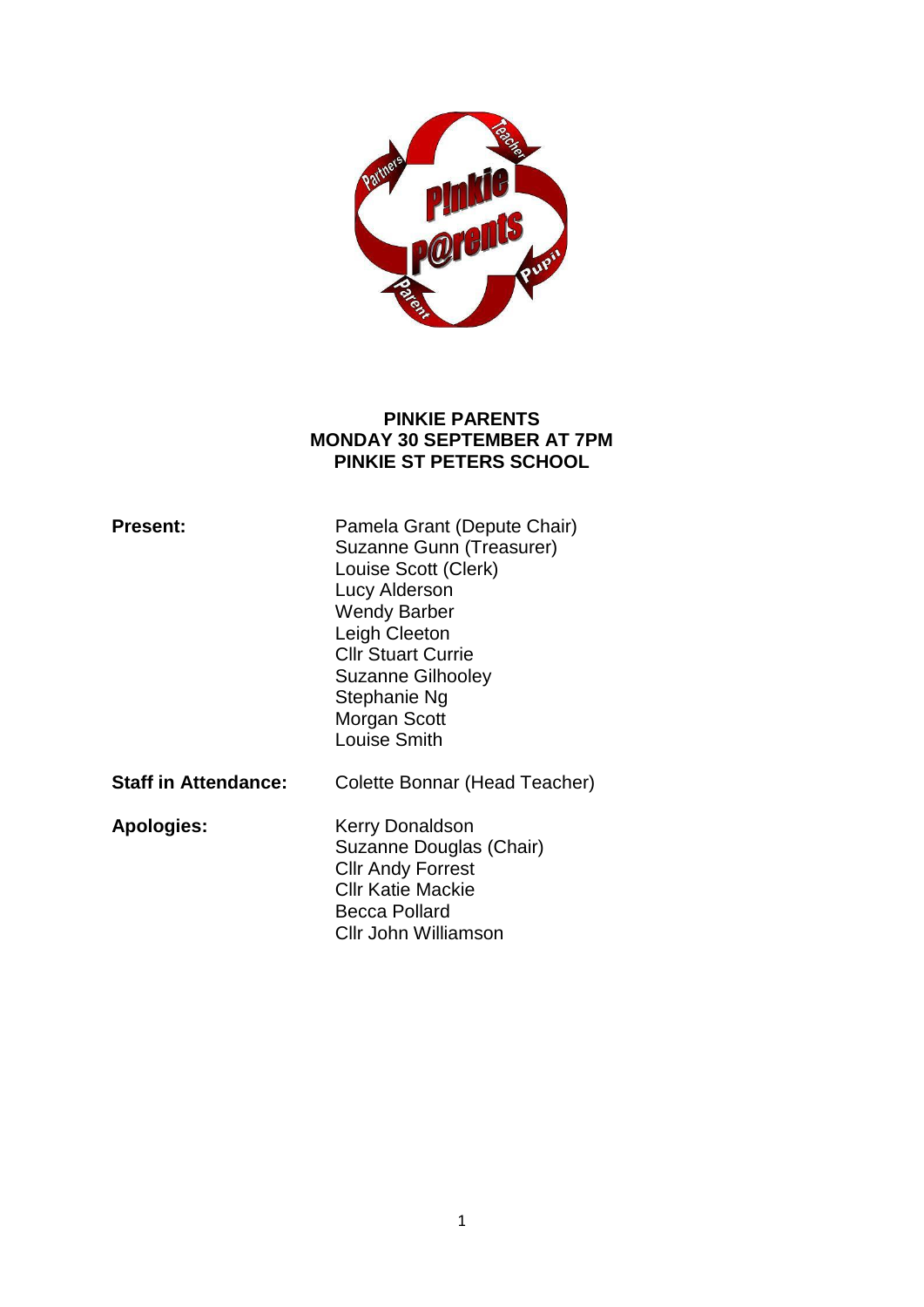# **1. Welcome and Apologies**

1.1 Pamela welcomed everyone to the meeting and apologies, above were noted.

# **2. Matters Arising**

2.1 All outstanding matters arising were in regard to the dissemination of information from the school and these would be taken forward.

## **3. Quality Improvement Officer**

3.1 The new QIO was unfortunately unable to attend the meeting but arrangements would be made so that they could attend another meeting as soon as possible.

## **4. Head Teacher's Report**

4.1 Work was being undertaken with teachers on target setting. This would be shared with parents and carers during parent consultations the following week. The School Improvement Plan had been signed off by the Quality Improvement Officer and the final version would be published on the school website.

4.2 Children were invited to attend parent consultations the following week.

4.3 Shared classroom practice work was continuing with a focus on ethos and pivotal work.

4.4 Nurture groups were now in place and going well covering additional support for learning, social and lego groups. Another nurture space was to be created within the school with Yvonne Banks, the new QIO for inclusion visiting the school to look at the challenges the school has. Liaison had also taken place with the inclusion officer from Education Scotland – with different models of support being considered so that children with additional support needs could be fully supported within school. This was being looked at across the whole of East Lothian, and work would form part of the south east collaborative.

4.5 An additional in-service day would be taking place on 22 October.

4.6 Big writing and literacy staff training had taken place, looking at writing throughout the school alongside looking at what other schools within the area had done. Six teachers had shown an interest in leading on this work.

4.7 An additional ten members of staff had been first aid trained.

4.8 A number of areas of other work was continuing, including:

- P7 fundraising both charity and for the P7 end of year events;
- Maintenance of the secret garden;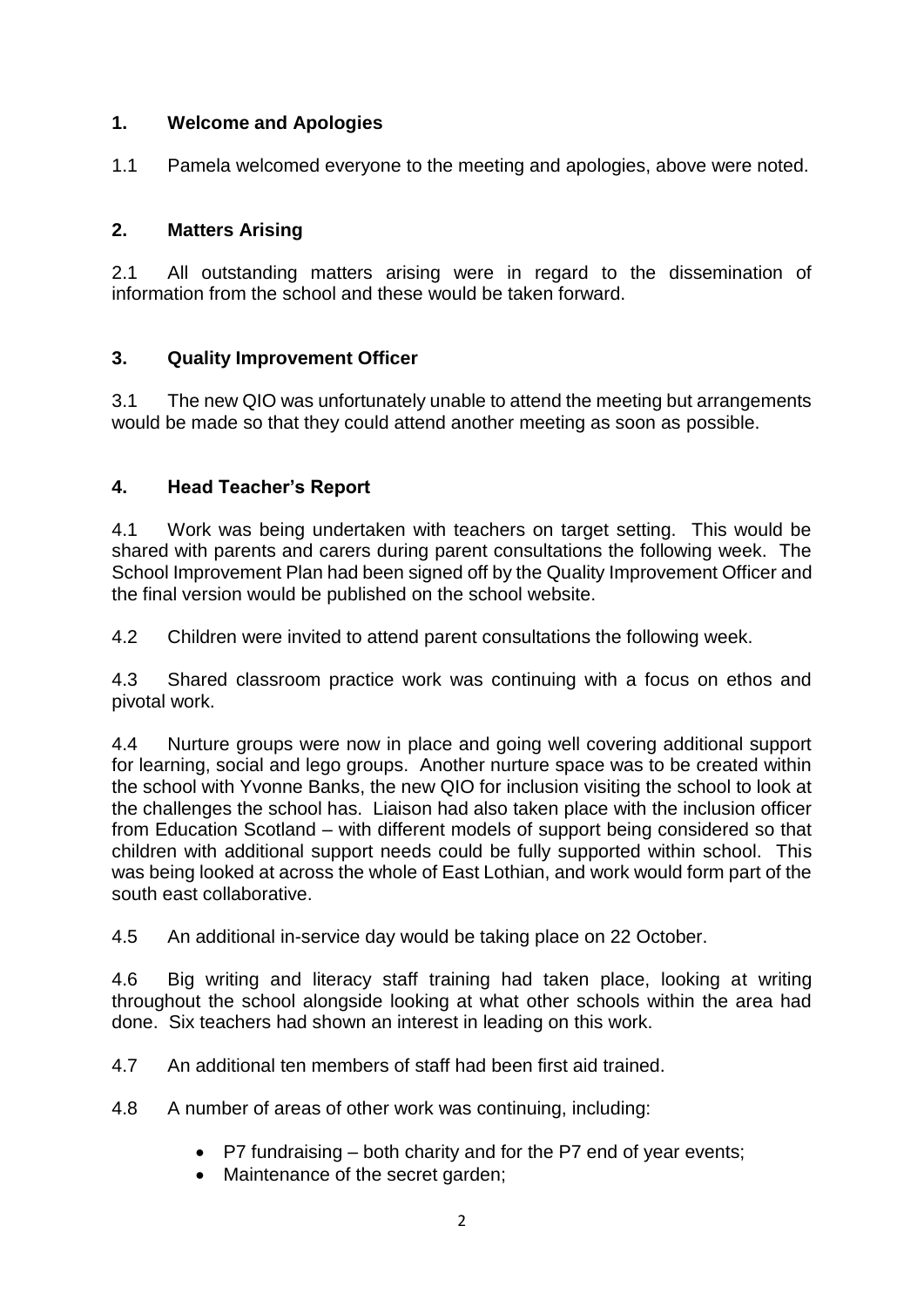- Work with pupils on recycling;
- Playground equipment a meeting of the subgroup had been held, led by Helen Gordon;
- Nursery expansion a meeting with planning was due to take place with testing of the ground.

4.9 P3 had been looking at the school library, with a large amount of work required to categorise and organise books. The school would consider what was needed to do this, including a possible ask of parent volunteers.

4.10 The Meet the Teacher event had gone very well, and a survey of parents would take place to get comments on possible improvements to ensure any future events went smoothly.

4.11 Chromebook and tablets which Pinkie Parents had funded were now in use in the school – with the tablets making communication via twitter to the wider school community much easier for teachers and pupils. Drop in sessions had been held for teachers on how to use the new technology with Mr Drysdale leading on ICT with support from Mrs Chisholm, Mr Marshall and Mr Dove.

4.12 Funding was being considered for new audio and assembly equipment with Mrs Bonnar currently putting together a quote.

4.13 Mrs Dickson, ASN auxiliary had left the school to take another post. A new ASN auxiliary, Mrs Cameron had joined the school on a full time basis. Mrs Watt had extended her hours in the office. Ms Thomson would be with the P1 class till June.

4.14 Mrs Bonnar was continuing to have conversations with Enjoy Leisure on the use of school grounds during school time.

4.15 Unfortunately there had been another spate of vandalism within the school with windows being broken and people entering the school building, outwith school time. The police had been involved.

### **5. Treasurer's Update**

5.1 Suzanne provided an update, with the account balance being £6,311.14. A cheque for £51.60 for litter pickers was still be to written, therefore a balance of £6,259.54.

5.2 Suzanne was going to check if payment had been made to the school for the agreed payment to cover tablets. The P7 hoodies were in the process of being ordered, with this cost covered by Pinkie Parents.

### **6. Fundraising Update**

6.1 Details of the Halloween parties had been placed on facebook and letters would be issued to pupils. Parent volunteers were being sought.